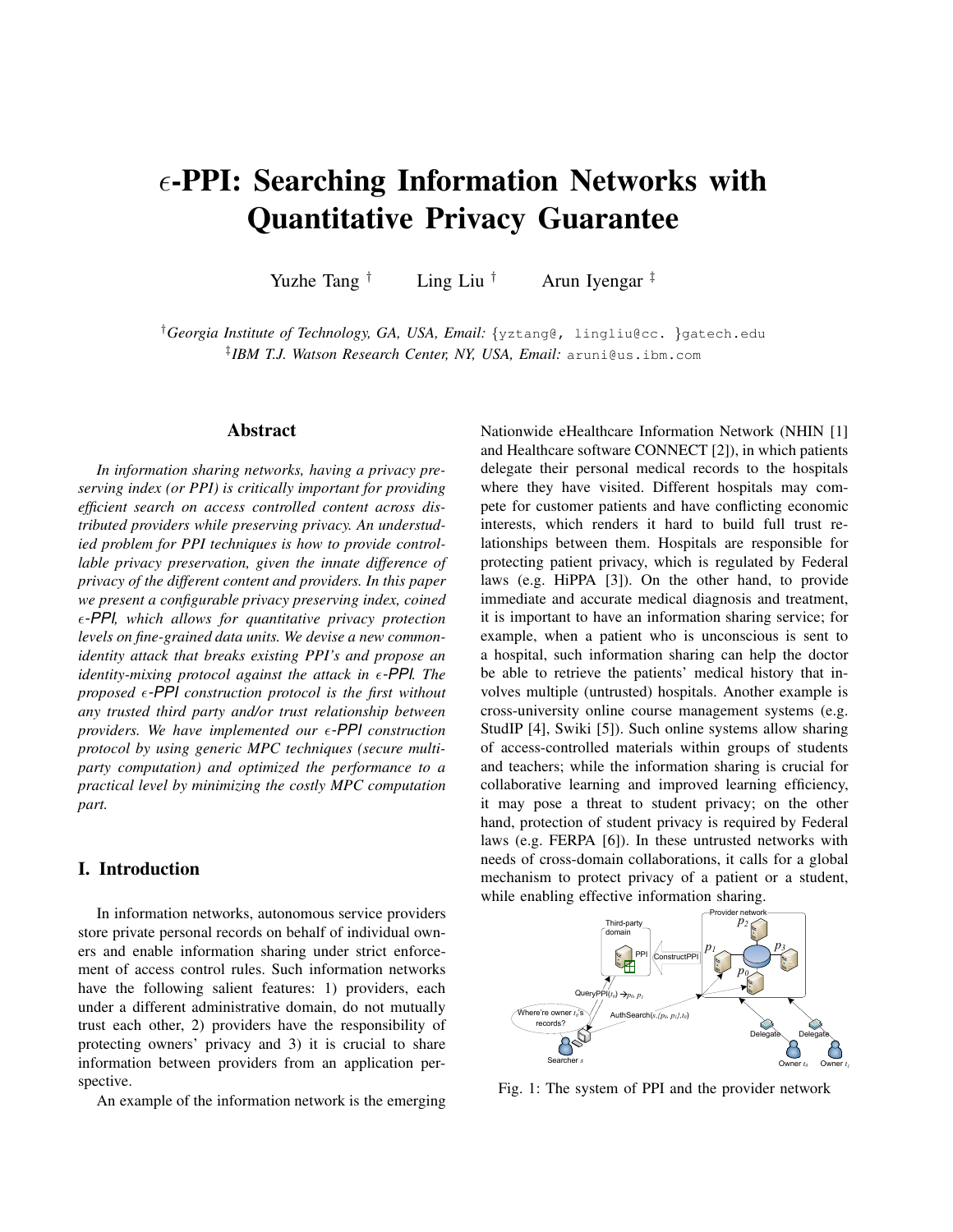To support and promote information sharing among mutually untrusted providers, privacy preserving index or PPI [7], [8], [9], [10] is proposed. The PPI aims at supporting a global search facility hosted on a third-party entity; the design of PPI should respect the providers' complete access control on personal records and protect their privacy. The typical working of a PPI, as will be elaborated in Section II, is a two-phase search procedure. As in Figure 1, a searcher, in the hope of finding certain owners' records, first queries the PPI, and obtains a list of providers that may or may not have the records of interest. Then for each provider in the list, the searcher attempts to get authenticated and authorized before she can locally search the private records there. A PPI is usually hosted on a third-party and untrusted entity, mainly because of the difficulty to find a global entity trusted by all (mutually untrusted) providers; for example, consider the U.S. government as a candidate; various scandals including the recent PRISM program [11] have made the government lose the public trust. Hence, it is desirable to construct the PPI in such a way that the data owners' privacy is protected.

#### Quantitatively Differentiated Privacy Preservation

While existing PPI's have addressed privacy preservation, none of these approaches recognize the needs of differentiating privacy preservation for different owners and providers. To be specific, the privacy goals addressed by a PPI system are about a private fact whether "an owner  $t_i$  has his/her record stored on provider  $p_i$ ". It is evident that disclosing the private fact regarding different owners and providers causes different levels of privacy concerns. For example, a woman may consider her visit to a women's health center (e.g., for an abortion) much more sensitive than her visit to a general hospital (e.g., for cough treatment). Similarly, different owners may have different levels of concerns regarding their privacy: while an average person may not care too much about their visit to a hospital, a celebrity may be more concerned about it, because even a small private matter of a celebrity can be publicized by the media (e.g., by paparazzi). To address the innate privacy difference of owners, it is therefore critical to differentiate privacy protection to address the innate different privacy concerns in a PPI system. That being said, using existing PPI approaches can not provide quantitative guarantees on the privacy preservation degree, let alone on a fine-grained per-owner basis. The cause, largely due to the degree-agnostic way of constructing PPI systems, is analyzed in Appendix B.

In this paper, we propose a new PPI abstraction for differentiated and quantitative privacy control, coined  $\epsilon$ -PPI. Here,  $\epsilon$  is a privacy aware knob that allows each owner to mark a desired privacy level when delegating data to the providers. Specifically,  $\epsilon_j$  is a value in a spectrum from  $0$  to  $1$ , where value  $0$  is for the least privacy concern (in this case, the PPI returns the list of exactly those "true positive" providers who truly have the records of interest) and value 1 for the best privacy preservation (in this case, PPI returns all providers, and a search essentially goes to the whole network). By this means, an attacker observing the PPI search result can only have a bounded confidence by  $\epsilon$  in successfully identifying a true positive (and thus vulnerable) provider from the obscured provider list.

*Challenges:* To construct the new  $\epsilon$ -PPI abstraction, it poses challenges. On one hand, achieving quantitative privacy guarantee typically requires the index construction to know more about providers' data (e.g. owner identity distribution across the provider network), which entails information exchange between providers. On the other hand, providers do not trust each other and may feel reluctant to disclose too detailed information. Therefore, it is essential to draw a clear line between what is private information and what is not during the index construction, and to fully utilize the non-private information to provide as much quantitative guarantee as possible. In our proposed construction protocol, we utilize the owner frequency (i.e. the number of providers an owner has delegated her records to). Our unique insight in protocol design is that the owner frequency is private only when the value is big (i.e., when the owner's record appears almost everywhere). This is because knowing such "common" owners would give an adversary confidence to make successful guesses regarding any provider. By only releasing the small-value frequency, we can protect providers' privacy and deliver a quantitative guarantee.

In realizing the design protocol in a mutually untrusted network, we rely on MPC computation (i.e., secure multiparty computation [12], [13], [14], [15]) which addresses the input privacy for generic computation. However, it raises performance issues when directly applying MPC techniques in our problem setting. On one hand, current MPC computation platforms can only scale to small workloads [16]; they are practically efficient only for simple computation among few parties. On the other hand, a typical PPI construction may involve thousands of owners and tens or hundreds of providers, which entails an intensive use of bit-wise MPC computation. It is therefore critical to a practical MPC protocol to efficiently carry out the computation for  $\epsilon$ -PPI construction. In this regards, we propose to minimize the expensive MPC computation by using a parallel secure sum protocol. The secure sum can be efficiently carried out by a proposed secret sharing scheme with additive homomorphism. Based on the proposed MPC primitive, our index construction protocol protects providers' privacy and can tolerate collusion of up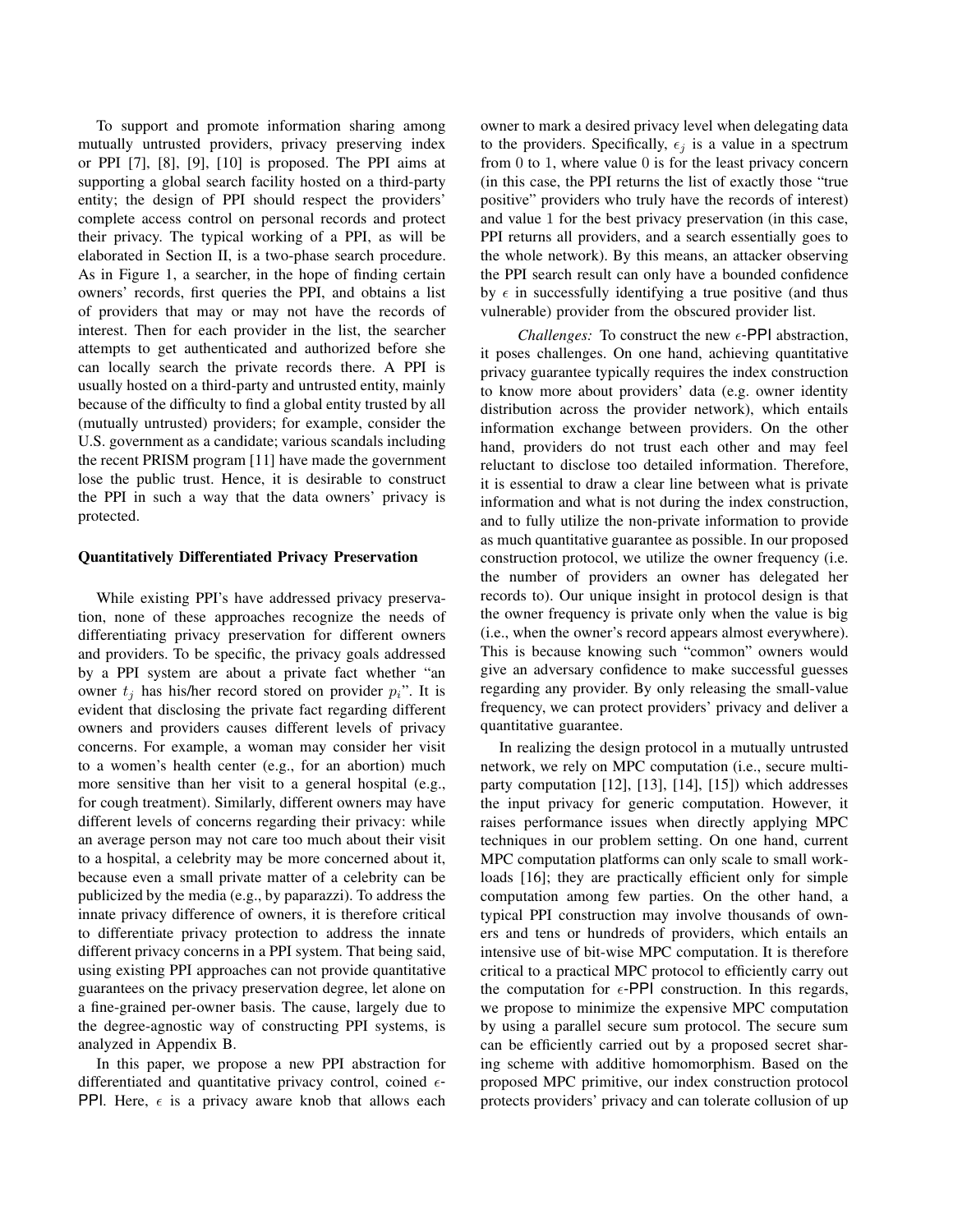to  $c$  providers  $(c$  is configurable).

The contributions of this paper can be summarized as follows,

- We propose  $\epsilon$ -PPI that differentiates the needs of privacy protection in a quantitative manner. The  $\epsilon$ -PPI exposes a new delegate operation to owners, which allows them to specify their different levels of privacy concerns. This new privacy knob, coined  $\epsilon$ , can give quantitative privacy control while enabling information sharing.
- We propose  $\epsilon$ -PPI construction protocol for an untrusted environment. As far as we know, this is the first PPI construction protocol without assumption on trusted parties or mutual trust relationships between providers. The performance of  $\epsilon$ -PPI construction protocol is extensively optimized by reducing the use of costly generic MPC and using the proposed domain-specific protocols. The proposed construction protocol is implemented and evaluated with verified performance superiority.
- We introduce a new privacy attack (called commonowner attack) that can break generic PPI systems. The new attack model targets vulnerable common owners. Our proposed  $\epsilon$ -PPI is the first to resist common-owner attacks by using a proposed termmixing protocol.

The rest of this paper proceeds as follows: Section II formulates the  $\epsilon$ -PPI problem. Section III and IV respectively describe the computation model and distributed implementation of the  $\epsilon$ -PPI construction protocol. Section V presents evaluation results, and Section VI surveys the related work before the conclusion in Section VII.

# II. Problem Formulation

## A. System Model

We formally describe our system model, which involves four entities: 1) a set of  $n$  data owners, each of whom, identified by  $t_i$ , holds a set of personal records, 2) a provider network consisting of m providers in which a provider  $p_i$  is an autonomously operating entity (e.g. a hospital or a university), 3) a global PPI server in a thirdparty domain, 4) a data searcher who wants to find all the records of an owner of interest. The interactions between these four entities are formulated in the following four operations.

• Delegate( $\langle t_j, \epsilon_j \rangle$ ,  $p_i$ ): A data owner  $t_j$  can delegate her records to provider  $p_i$  based on her trust relationship (e.g. such trust can be built based on her visit to a hospital). Along with the record delegation, the owner can specify her preferred privacy degree  $\epsilon_i$ . Here  $\epsilon_j$  indicates the level of privacy concerns, ranging from 0 up to 1. For example, a VIP user (e.g. a celebrity patient in the eHealthcare network) may want to set the privacy level at a high value while an average patient may set the privacy level at a medium value  $<sup>1</sup>$ </sup>

- ConstructPPI( $\{\epsilon_i\}$ ): After data records are populated, all  $m$  providers in the network join a procedure ConstructPPI to collectively construct the privacy preserving index. The index construction should comply with owner-specified privacy degree  $\{\epsilon_i\}$ . As will be elaborated, the constructed PPI contains noises or false positives for the purpose of privacy preservation and  $\{\epsilon_j\}$  is materialized as the false positive rate of owner  $t_j$ .
- QueryPPI $(t_i) \rightarrow \{p_i\}$ : At data serving time, a searcher s, in the hope of finding owner  $t_j$ 's records, initiates a two-phase search procedure consisting of two operations, QueryPPI( $t_j$ ) +  $\{p_i\}$  and Auth-Search(s,  $\{p_i\}$ ,  $t_j$ ). This is illustrated in Figure 1. For the first phase, the searcher poses query request, QueryPPI $(t_i)$ , and the PPI server returns a list of providers  $\{p_i\}$  who may or may not have records of the requested owner  $t_i$ . The query evaluation in PPI server is trivially done since the PPI, once constructed, contains the (obscured) mapping between providers and owners.
- AuthSearch(s,  $\{p_i\}$ ,  $t_i$ ): The second phase in the search is for searcher s to contact each provider in list  ${p_i}$  (i.e. the result list from the first phase) and to find owner  $t_j$ 's records there. This process involves user authentication and authorization regarding searcher s; we assume each provider has already set up its local access control subsystem for authorized access to the private personal records. Only after authorization can the searcher search the local repository on provider  $p_i$ .

We describe the internal data model in a PPI. Each personal record contains an owner identity  $t_j^2$  (e.g. the person's name). As shown in Figure 2, a provider  $p_i$  summarizes its local record repository by a membership vector  $M_i(\cdot)$ ; it indicates the list of owners who have delegated their records on provider  $p_i$ . For example, provider  $p_0$  who has records of owner  $t_0$  and  $t_1$  maintains a membership vector as  $M_i = \{t_0 : 1, t_1 : 1, t_2 : 0\}$ . In our model, the same owner can have records spread across multiple providers (e.g., a patient can visit multiple hospitals). The constructed PPI maintains a mapping between providers

<sup>&</sup>lt;sup>1</sup>To prevent every user from setting the highest value of  $\epsilon$ , one possible way is to differentiate prices for different privacy settings. The system has incentive to do so, since high privacy settings incur more overhead in the provider networks.

<sup>&</sup>lt;sup>2</sup>In this paper, we use "owner" and "identity" interchangeably.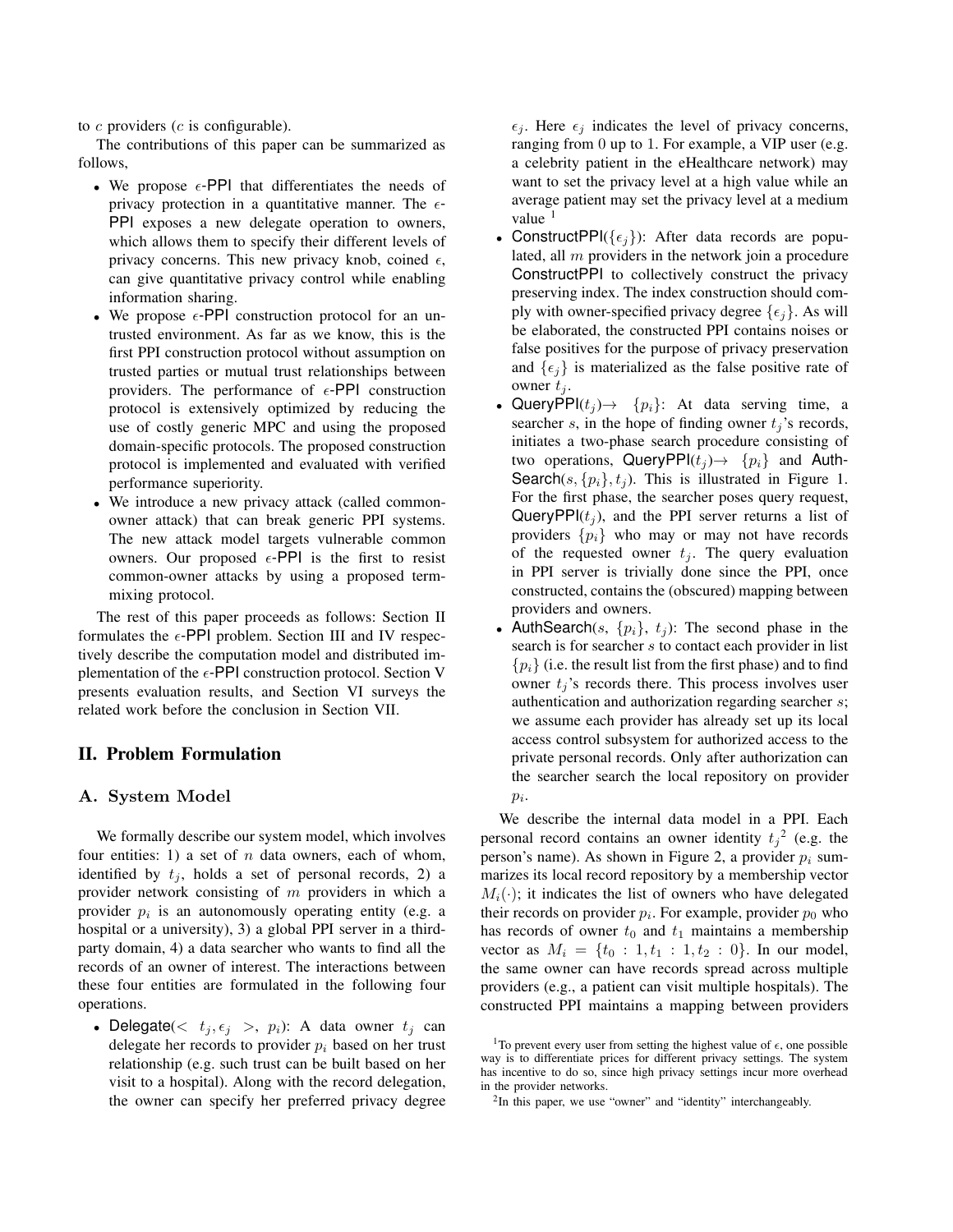and owners; it is essentially a combination of all providerwise membership data, yet with noises. The PPI mapping data is an  $m \times n$  matrix  $M'(\cdot, \cdot)$ , in which each row is of an owner, each column of a provider and each cell of a Boolean value to indicate the membership/nonmembership of the owner to the provider. For the purpose of privacy preservation, there are noises or false positives added in the matrix; for example, regarding provider  $p_1$ and owner  $t_0$ , value 1 in the published PPI M is a false positive in the sense that provider  $p_1$  does not have any records of owner  $t_0$  but falsely claims to do so. The false positive value is helpful for obscuring the true and private membership information.



Table I summarizes the notations that will be used throughout the rest of the paper.

| Symbols of system model                 |                              |                  |                               |  |  |  |
|-----------------------------------------|------------------------------|------------------|-------------------------------|--|--|--|
| $t_{\it i}$                             | The $j$ -th owner (identity) | $\boldsymbol{n}$ | Number of owners              |  |  |  |
| $\epsilon_i$                            | Privacy degree of $t_i$      |                  |                               |  |  |  |
| $p_i$                                   | The $i$ -th provider         | m                | Number of providers           |  |  |  |
| $M_i(\cdot)$                            | Local vector of $p_i$        | M′               | Data matrix in the PPI        |  |  |  |
| Symbols of $\epsilon$ -PPI construction |                              |                  |                               |  |  |  |
| $\beta_j$                               | Publishing probability of    | $\sigma_i$       | Frequency of owner $t_i$      |  |  |  |
|                                         | $t_i$                        |                  |                               |  |  |  |
|                                         | Percentage<br>of common      | $f p_i$          | positive<br>Achieved<br>false |  |  |  |
|                                         | owners                       |                  | rate of $t_i$                 |  |  |  |

## B. Threat Model

*Privacy goals:* In our work, we are mainly concerned with the owner-membership privacy; for an owner  $t_i$ , the owner-membership privacy is about which providers the owner  $t_j$ 's records belong to, that is,  $M(i, j) = 1^3$ . Knowing this information, one can develop the private personal knowledge; for example, knowing that a sport celebrity has records stored in a surgery hospital allows one to infer that he or she may have had a medical condition possibly requiring surgery and may be absent in the rest of the season. Other privacy goals related to the PPI system but not addressed in this work include searcher anonymity and record content privacy. The searcher anonymity prevents an attacker from knowing which owner(s) a searcher has searched for, which can be protected by various anonymity protocols [17]. The record content privacy [7] involves the detailed content of an owner's record.

In order to attack the owner-membership privacy, we consider a threat model in which an attacker can exploit multiple information sources through different channels. In particular, we consider the following privacy-threatening scenarios:

- Primary attack : The primary attack scenario is that an attacker randomly or intentionally chooses a provider  $p_i$  and an owner  $t_j$ , and then claims that "owner  $t_j$  has delegated his/her records to provider  $p_i$ ". To determine which providers and owners to attack, the attacker learns about the publicly available PPI data  $M'$ , and attacks only those with  $M'(i, j) =$ 1. Given an owner  $t_j$ , the attacker can randomly or intentionally (e.g. by her prior knowledge) picks a provider  $p_i$  so that  $M'(i, j) = 1$ . To further refine the attack and improve the confidence, the attacker can exploit other knowledge through various channels, such as colluding providers. Due to space limit, we focus on the attack through the public channel in this paper (the colluding attack and analysis can be found in the tech report [18]).
- Common-identity attack : This attack focuses on the common identity which appears in almost all providers in the network. The attacker can learn about the truthful frequency of owner identity  $\sigma_j$  from the public PPI matrix  $M'$  (as will be analyzed many PPI's [9], [7], [8] reveals the truthful frequency) and choose the owners with high frequency. By this means, the attacker can have better confidence in succeeding an attack. For example, consider the following extreme case: by learning an owner identity is with frequency  $\sigma_i = 100\%$ , the attacker can choose any provider and be sure that the chosen provider must be a true positive (i.e.,  $M(i, j) = 1$ ).

This paper focuses on attacks on a single owner, while a multi-owner attack boils down to multiple single-owner attacks.

#### C. Privacy Metric and Degrees

*Privacy metric:* We measure the privacy disclosure by the confidence an attacker can succeeding an attack. Formally, given an attack on an owner  $t_j$  and provider  $p_i$ , we measure the privacy disclosure by the probability that the attack can succeed, that is,  $Pr(M(i, j) = 1 | M'(i, j)) =$ 1). To measure the privacy protection level of a specific owner  $t_i$ , we use the average probability of successful attacks against all possible providers that are subject to

<sup>&</sup>lt;sup>3</sup>We use  $M(\cdot)$  and  $M(\cdot, \cdot)$  interchangeably.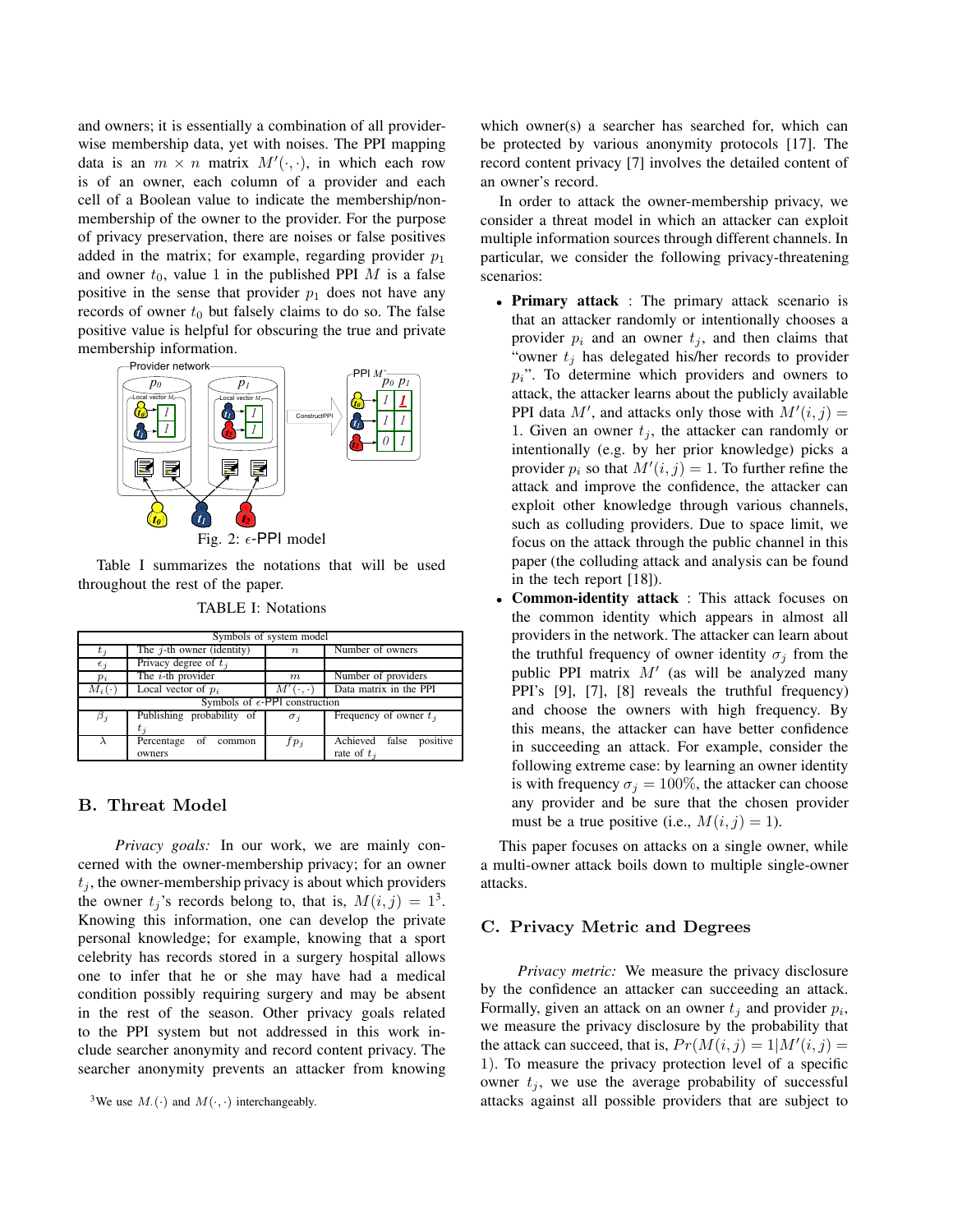$M'(i, j) = 1$ . The privacy metric is formulated as following.

$$
Pr(M(\cdot, j)|M'(\cdot, j)) = \text{AVG}_{\forall i, M'(i, j) = 1} (Pr(M(i, j) = 1|M'(i, j) = 1 - f p_j)
$$

Here,  $fp_j$  is the false positive rate of providers in the list of providers  $M'(i, j) = 1$ . The privacy disclosure metric on owner  $t_j$  is equal to  $1 - fp_j$ , because the false positive providers determines the probability that an attack can succeed/fail. For example, if the list  $\{p_i | M(i, j) = 1\}$ is completely without any false positive providers (i.e.  $fp_i = 0\%$ ), then attacks on any provider can succeed, leading to  $100\% = 1 - fp_j$  success probability/confidence.

Based on the privacy metric, we further define four discrete privacy degrees. The definition of privacy degrees are based on an information flow model of our privacy threat model, in which an attacker obtains information from the information source through different channels.

- UNLEAKED: The information can not flow from the source, and the attacker can not know the information. This is the highest privacy protection level.
- $\epsilon$ -PRIVATE: The information can flow to attackers through the channel of public PPI data or PPI construction process. If this occurs, the PPI design protects privacy from being disclosed. The PPI can provide a quantitative guarantee on the privacy leakage. Formally, given a privacy degree  $\epsilon_i$ , this privacy degree requires the quantitative guarantee as follows.

$$
Pr(M(\cdot, j)|M'(\cdot, j)) \le 1 - \epsilon_j \tag{1}
$$

In particular, when  $\epsilon = 0\%$ , the attacker might be 100% confident about success of the attack, and privacy is definitely leaked.

- NOGUARANTEE: The information can flow to the attacker and the PPI design can not provide any guarantee on privacy leakage. That is, the achieved value of privacy leakage metric may be unpredictable.
- NOPROTECT: The information can flow to the attacker and the PPI design does not address the privacy preservation. That is, the privacy is definitely leaked and the attack can succeed with 100% certainty. This is equivalent to the special case of NOGUARANTEE where  $\epsilon_j = 0\%$ . This is the lowest level of privacy preservation.

Based on our privacy model and metric, we can summarize the prior work in Table II. Due to the space limitation, we put the analysis in Appendix B.

TABLE II: Comparison of  $\epsilon$ -PPI against existing PPI's

|     |                   | Primary attack      | Common-identity attack |
|-----|-------------------|---------------------|------------------------|
|     | PPI [7], [8]      | <b>NOGUARANTEE</b>  | <b>NOGUARANTEE</b>     |
|     | <b>SS-PPI [9]</b> | <b>NOGUARANTEE</b>  | <b>NOPROTECT</b>       |
|     | $\epsilon$ -PPI   | $\epsilon$ -PRIVATE | $\epsilon$ -PRIVATE    |
| $=$ |                   |                     |                        |

# D. Index Construction of Quantitative Privacy Preservation

In the  $\epsilon$ -PPI, we aim at achieving  $\epsilon$ -PRIVATE on a per-identity basis (i.e. differentiating privacy preservation for different owners). The formal problem that this paper address is the index construction of quantitative privacy preservation, which is stated as below.

*Proposition 2.1:* Consider a network with m providers and *n* owners; each provider  $p_i$  has a local Boolean vector  $M_i$  of its membership of n owners. Each owner  $t_i$  has a preferred level of privacy preservation  $\epsilon_j$ . The problem of quantitative privacy preserving index construction is to construct a PPI that can bound any attacker's confidence (measured by our per-owner privacy metric) under  $\epsilon_j$ , with regards to all attacks on owner  $t_j$  as described in our threat model.

# III.  $\epsilon$ -**PPI** Construction: the Computation

Our  $\epsilon$ -PPI construction is based on a proposed twophase framework in which providers first collectively calculate a global value  $\beta$ , and then each provider independently publishes its local vector randomly based on probability  $\beta$ . This framework requires complex computations. In this section, we introduce them at different levels of granularity: First we take an overview of our two-phase construction framework with emphasis on describing the second phase. We then introduce the first phase (called the  $\beta$  calculation) in details; we present the detailed calculation of  $\beta$  under two kinds of owner identities, namely the common and non-common owners. At last, we conduct the privacy analysis.

#### A. A Two-Phrase Construction Framework

We propose a two-phase framework for the  $\epsilon$ -PPI construction. First, for each owner identity  $t_i$ , all m providers collectively calculate a probability value  $\beta_i$ . In the second phase, the private membership value regarding owner  $t_i$ and every provider  $p_i$  is published. In this paragraph, we assume  $\beta_i$  is already calculated and focus on describing the second phase – how to use  $\beta_j$  to publish private data. Recall that in our data model, each provider  $p_i$  has a Boolean value  $M(i, j)$  that indicates the membership of owner  $t_i$  in this provider. After knowing value of  $\beta_i$ , provider  $p_i$  starts to publish this private Boolean value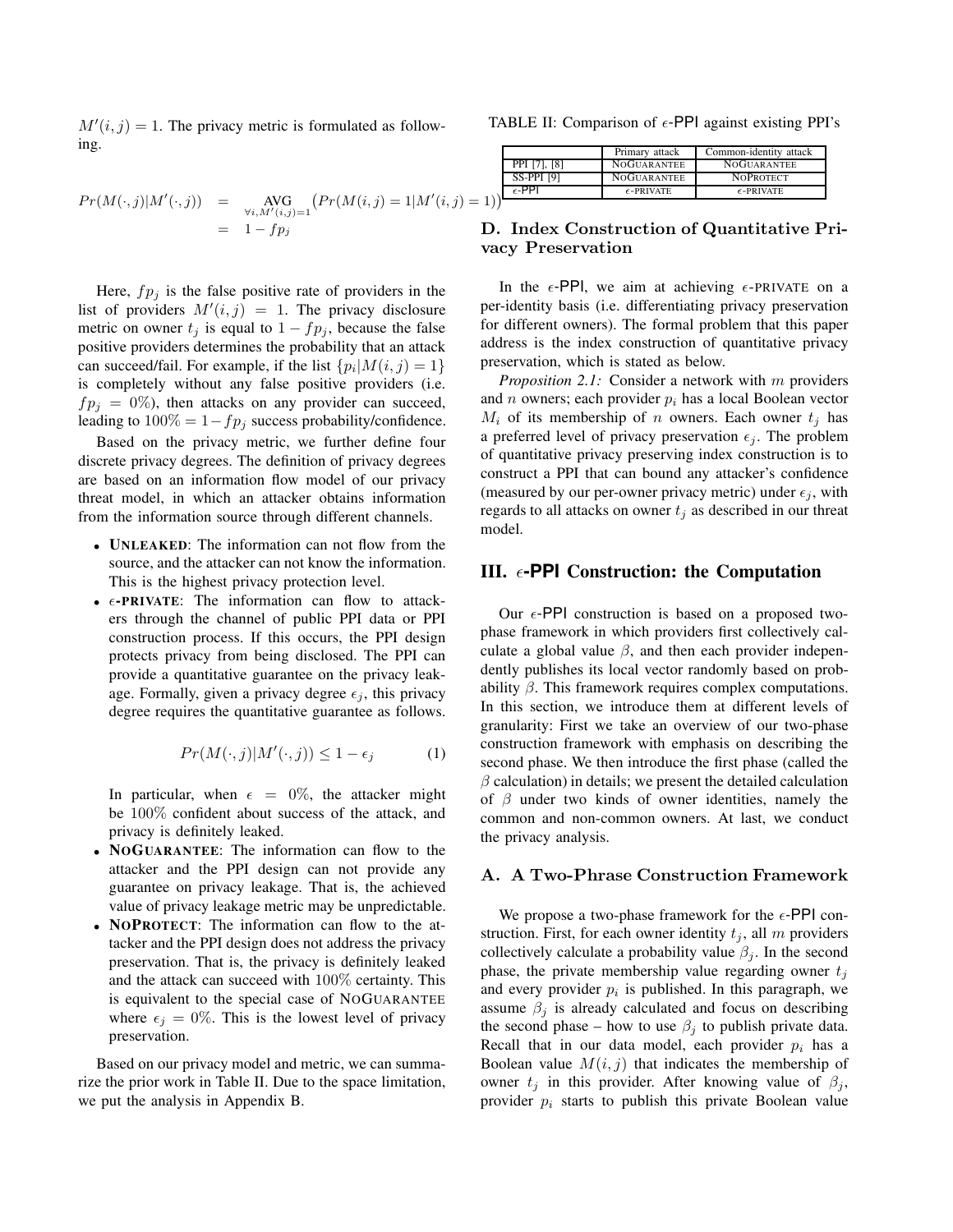by randomly flipping it at probability  $\beta_i$ . To be specific, given a membership Boolean value (i.e.  $M(i, j) = 1$ ), it is always truthfully published as 1, that is,  $M'(i, j) = 1$ . Given a non-membership value (i.e.  $M(i, j) = 0$ ), it is negated to  $M'(i, j) = 1$  at probability  $\beta_j$ . We call the negated value as the false positive in the published PPI. The following formula describes the randomized publication. Note when Boolean value  $M(i, j) = 1$ , it is not allowed to be published as  $M'(i, j) = 0$ .

$$
0 \rightarrow \begin{cases} 1, \text{ with probability } \beta \\ 0, \text{ with probability } 1 - \beta \\ 1 \rightarrow 1 \end{cases}
$$
 (2)

The truthful publication rule (i.e.  $1 \rightarrow 1$ ) guarantees that relevant providers are always in the QueryPPI result and the 100% query recall is ensured. The false-positive publication rule (i.e.  $0 \rightarrow 1$ ) adds noises or false positives to the published PPI which can help obscure the true owner-to-provider membership and thus preserves ownermembership privacy. For multiple owners, different  $\beta$ 's are calculated and the randomized publication runs independently.

*An example:* Consider the case in Figure 2. For owner  $t_0$ , if the  $\beta_0$  is calculated to be 0.5, then provider  $p_1$ would publish its negative membership value  $M_1(0) = 0$ as value 1 with probability 0.5. In this example, it is flipped and the constructed  $\epsilon$ -PPI contains  $M'(1,0) = 1$ . Similarly for identity  $t_2$  and provider  $p_0$ , it is also subject to flipping at probability  $\beta_2$ . In this example, it is not flipped, and the constructed  $\epsilon$ -PPI contains  $M'(0, 2) = 0$ .

## B. The  $\beta$  Calculation

In the randomized publication,  $\beta_j$  determines the amount of false positives in the published  $\epsilon$ -PPI. For quantitative privacy preservation, it is essential to calculate a  $\beta_i$  value that makes the false positive amount meet the privacy requirement regarding  $\epsilon_j$ . In this part, we focus on the calculation of  $\beta$  which serves as the first phase in  $\epsilon$ -PPI construction process. Concretely we consider two cases: the common identity case and the non-common identity case. Recall that the common identity refers to such an owner who delegates her records to almost all providers in the network. The general PPI construction is vulnerable to the common-identity attack and it needs to be specially treated.

*1) The Case of Non-common Identity:* In the case of non-common identity, negative providers suffice to meet the desired privacy degree. We consider the problem of setting value  $\beta_i$  for identity  $t_i$  in order to meet the desired  $\epsilon_i$ . Recall the randomized publication: Multiple providers independently runs an identical random process, and this can be modeled as a series of Bernoulli trials (note that the publishing probability  $\beta(t_i)$  is the same to all providers). Our goal is to achieve privacy requirement that  $fp_i \geq \epsilon_i$ with high level success rate  $p_p$ , that is,  $p_p = Pr(f p_j \ge \epsilon_j)$ . Under this model, we propose three policies to calculate β with different quantitative guarantees: a basic policy  $β<sub>b</sub>$ that guarantees  $fp_j \geq \epsilon_j$  with 50% probability, and an incremented expectation based policy  $\beta_d$ , and a Chernoff bound based policy  $beta_c$  that guarantees  $fp_j \geq \epsilon_j$  with  $\gamma$ probability where success rate  $\gamma$  can be configured.

*Basic policy:* The basic policy sets the  $\beta$  value so that the expected amount of false positives among m providers can reach a desired level, which is,  $\epsilon_j \cdot m(1-\sigma_j)$ . We can have the following,

$$
\epsilon_j = \frac{(1 - \sigma_j) \cdot \beta_b(t_j)}{(1 - \sigma_j) \cdot \beta_b(t_j) + \sigma_j}
$$
  
\n
$$
\Rightarrow \beta_b(t_j) = [(\sigma_j^{-1} - 1)(\epsilon_j^{-1} - 1)]^{-1}
$$
 (3)

The basic policy has poor quality in attaining the desired privacy preservation; the actual value  $fp<sub>j</sub>$  is bigger than  $\epsilon_i$  with only 50% success rate.

*Incremented expectation-based policy:* The incremented expectation-based approach is to increase the expectation-based  $\beta_b(t_j)$  by a constant value, that is,

$$
\beta_d(t_j) = \beta_b(t_j) + \Delta \tag{4}
$$

Incremental  $\Delta$  can be configurable based on the quality requirement; the bigger the value is, the higher success rate  $p_p$  is expected to attain. However, there is no direct connection between the configured value of  $\Delta$  and the success rate  $p_p$  that can be achieved, leaving it a hard task to figure out the right value of  $\Delta$  based on desired  $p_p$ .

*Chernoff bound-based policy:* Toward an effective policy to calculate  $\beta$ , we apply the Chernoff bounds to the Bernoulli trial model of the randomized publication process. This policy allows direct control of the success rate. Formally, it has the property described in Theorem 3.1 (with the proof in Appendix A-A).

*Theorem 3.1:* Given desired success rate  $\gamma > 50\%$ , let  $G_j = \frac{\ln \frac{1}{1-\gamma}}{(1-\sigma_j)m}$  and

$$
\beta_c(t_j) \ge \beta_b(t_j) + G_j + \sqrt{G_j^2 + 2\beta_b(t_j)G_j} \qquad (5)
$$

Then, randomized publication with  $\beta(t_i) = \beta_c(t_i)$  statistically guarantees the published  $\epsilon$ -PPI with privacy requirement  $fp_j \geq \epsilon_j$  with success rate larger than  $\gamma$ .

*2) The Case of Common Identities:* With the above β calculation for non-common identities, the constructed  $\epsilon$ -PPI is vulnerable to the common-identity attack. Because the  $\beta_*^4$  bears information of identity frequency  $\sigma_j$ , and during our index construction framework,  $\beta$  needs to be released to all participating providers. A colluding provider

<sup>&</sup>lt;sup>4</sup>We use  $\beta_*$  to denote the probability value calculated by any of the three policies for non-common identities.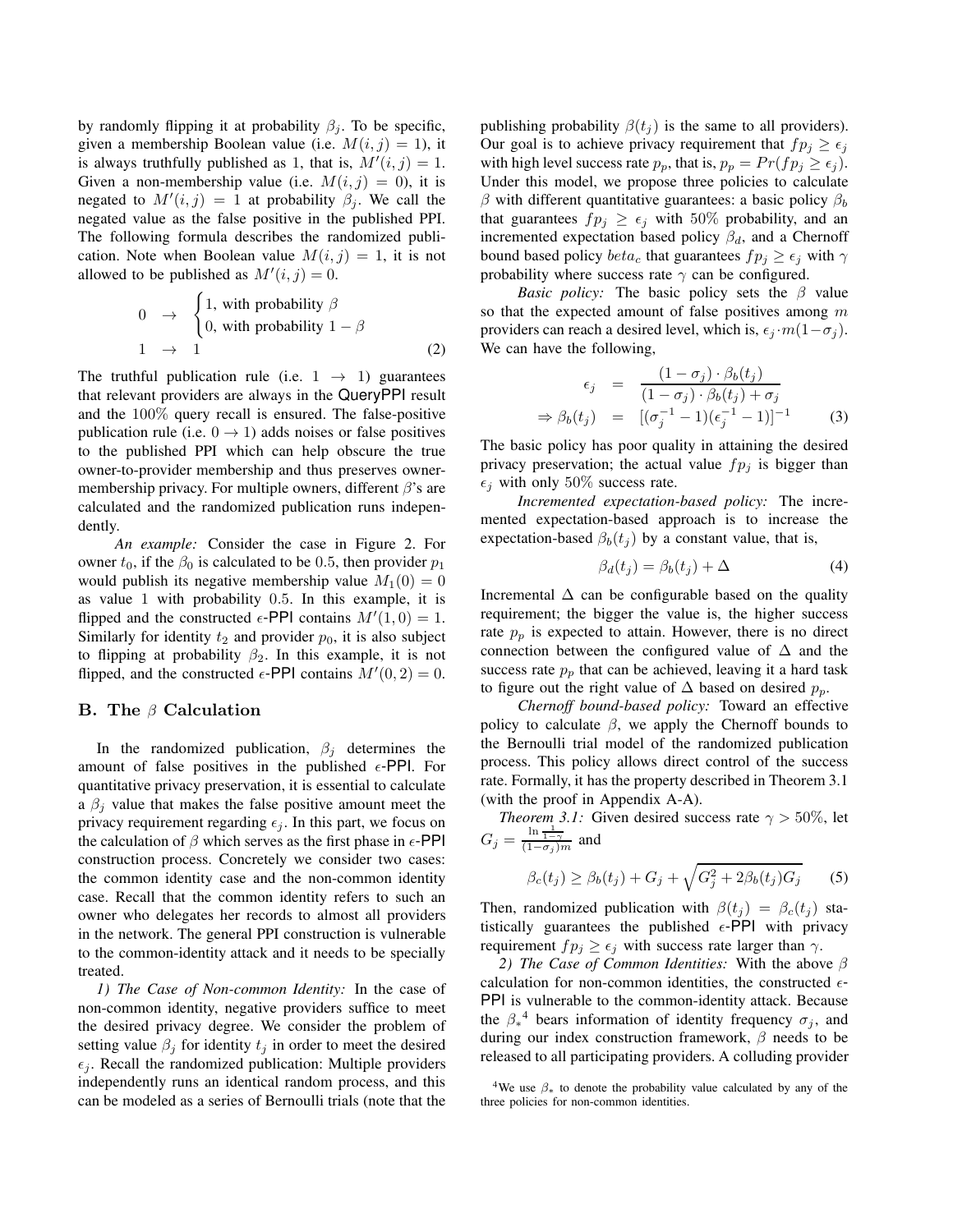would release such information to the attacker who can easily obtain the truthful identity frequency  $\sigma$  (e.g., from Equation 3 assuming  $\epsilon_j$  is publicly known) and effectively formulates the common-identity attack.

To defend against the common-identity attack,  $\epsilon$ -PPI construction employs an identity-mixing technique for common identities. The idea is to mix common identities with certain non-common identities by exaggerating the calculated  $\beta_i$  (i.e. falsely increasing certain  $\beta_i$  to 100%) from which one can not distinguish common identities from the rest. To be specific, for a non-common identity  $t_i$ , we allow its  $\beta_j$  to be exaggerated to 100% with probability  $\lambda$ , that is,

$$
\beta = \begin{cases} \begin{cases} \beta_{*}, & 1 - \lambda \\ 1, & \lambda \end{cases}, & \beta_{*} < 1 \\ 1, & \beta_{*} \ge 1 \end{cases} \tag{6}
$$

Given a set of common identities, we need to determine how many non-common identities should be chosen for mixing, in other words, to determine the value of  $\lambda$ . While a big value of  $\lambda$  can hide common identities among the non-common ones, it incurs unnecessarily high search cost. On the other hand, a value of  $\lambda$  which is too small would leave common identities unprotected and vulnerable. In  $\epsilon$ -PPI, we use the following heuristic-based policy to calculate  $\lambda$ .

• In the set of mixed identities, the percentage of non-common identities should be no smaller than  $\xi$ . Since there are  $\sum_{\beta_* \geq 1} 1$  common identities and thus  $\sum_{\beta_* < 1} \lambda$  non-common identities in the set, we have the following formula.

$$
\xi \leq \frac{\sum_{\beta_*<1} \lambda}{\sum_{\beta_*\geq 1} 1 + \sum_{\beta_*<1} \lambda} \tag{7}
$$
\n
$$
\Rightarrow \lambda \geq \frac{\xi}{1-\xi} \cdot \frac{\sum_{\beta_*\geq 1} 1}{n - \sum_{\beta_*\geq 1} 1}
$$

*3)* β *Calculation: Putting It Together:* We summarize the  $\beta$  calculation in the  $\epsilon$ -PPI construction. For each identity  $t_i$ ,  $\beta(t_i)$  is calculated based on Equation 6, which follows the computation flows as below. The underline symbol indicates the variable is private and  $\Rightarrow$  indicates the computation is fairly complex (e.g. involving square root when calculating  $\beta_*$ ).

Frequency  $\sigma \Rightarrow$  Raw probability  $\beta_* \rightarrow$  $\rightarrow \sum_{\beta_* \geq 1} 1 \rightarrow$  Common id percentage  $\lambda \rightarrow$  Final probability  $\beta$ 

# C. Privacy Analysis of Constructed  $\epsilon$ -PPI

We present the privacy analysis of the constructed  $\epsilon$ -PPI under our threat model.

*Privacy under primary attack:* The property of the three policies of calculating  $\beta_*$  suggests that the false positive rate in the published  $\epsilon$ -PPI should be no smaller than  $\epsilon_j$  in a statistical sense. Recall that the false positive rate bounds the attacker's confidence; it implies that  $\epsilon$ -PPI achieves an  $\epsilon$ -PRIVATE degree against the primary attack. It is noteworthy that our  $\epsilon$ -PPI is fully resistant to repeated attacks against the same identity over time, because the  $\epsilon$ -PPI is static; once constructed and having privacy protected, it stays the same.

*Privacy under common-identity attack:* For common-identity attack, the attacker's confidence in choosing a true common identity depends on the percentage of true common identities among the (mixed) common identities in the published  $\epsilon$ -PPI. Therefore the privacy preservation degree is bounded by the percentage of false positives (in this case, it depends on the percentage of the non-common identities which is mixed and published as common identities in the published  $\epsilon$ -PPI), which equals  $\xi$ . By properly setting  $\lambda$ , we can have  $\xi = \max_{\forall t_j \in \{\text{common identities}\}} \epsilon_j$ . By this way, it is guaranteed to achieve the per-identity  $\epsilon$ -PRIVATE degree against the common-identity attack.

# IV.  $\epsilon$ -PPI Construction: Realization

The information network lacks mutual trusts between providers, which poses new challenges when putting the  $\epsilon$ -PPI construction in practice. This section describes the design and implementation of a distributed and secure protocol that realizes the computation of  $\epsilon$ -PPI construction described in the previous section.

#### A. Challenge and Design

The goal of our protocol is to efficiently and securely compute the publishing probability  $\{\beta_i\}$  among a set of mutually untrusted providers who are reluctant to exchange the private membership vector with others. On one hand, the secure computation would require multiparty computation (or MPC) which respects the per-party input privacy. Current techniques for MPC only support small computation workloads [16]. On the other hand, the computation required in  $\epsilon$ -PPI construction is big and complex; the computation model involves large number of identities and providers; even for a single identity involves fairly complex computation (e.g., square root and logarithm as in Equation 5). This poses a huge challenge to design a practical protocol for secure  $\epsilon$ -PPI construction.

To address the above challenge, we propose an efficient and secure construction protocol by following the design principle of *minimizing the secure computation*. Given a computation flow in Equation 8, our secure protocol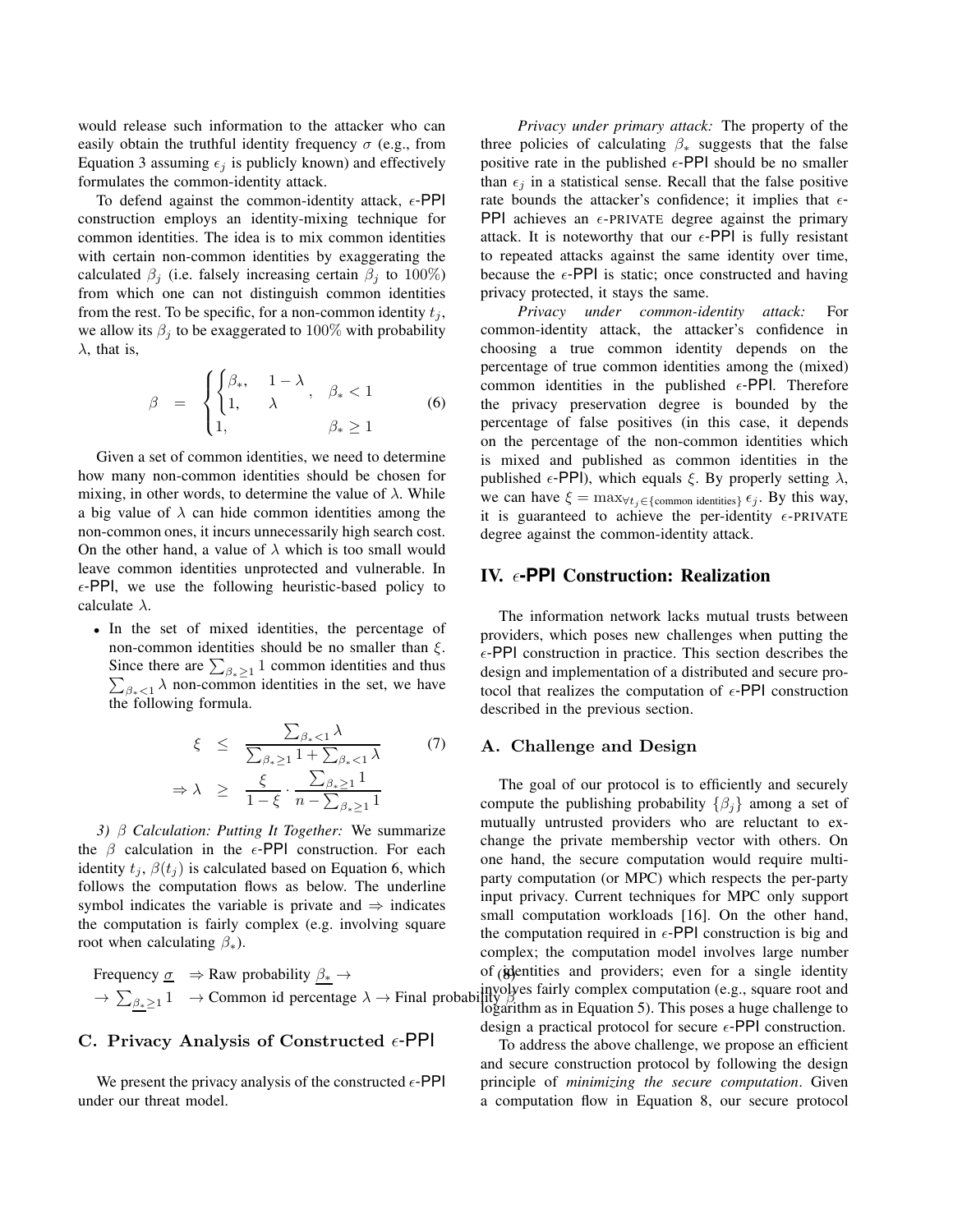design has three salient features: 1) It separates the secure and non-secure computations by the last appearance of private variables in the flow (note that the computation flows from the private data input to the end of non-private result). 2) It reorders the computation to minimize the expensive secure computation. The idea is to push down complex computation towards the non-private end. To be specific, instead of first carrying out complex floating point computations for raw probability  $\beta$ , as in Formula 8, we push such computations down through the flow and pull up the obscuring computations for private input, as in Formula 9. 3) To scale to a large number of providers, we propose an efficient protocol for calculating secure sum, and use it to reduce the "core" of the MPC part in  $\epsilon$ -PPI construction.

$$
\underline{\sigma} \to \sum_{\underline{\sigma} < \sigma'} 1 \to \lambda \to \begin{cases} \to & \beta = 1 \\ \Rightarrow & \beta = \beta_* \end{cases} \tag{9}
$$

#### B. The Distributed Algorithm

Following our design, we propose a practical distributed algorithm to run the two-phase  $\epsilon$ -PPI construction. The overall workflow is illustrated in Figure 3. For simplicity, we focus on phase 1 for  $\beta$  calculation. The  $\beta$  calculation is realized in two stages by itself: As illustrated in Algorithm 1, the first stage is a SecSumShare protocol which, given  $m$  input Boolean from the providers, outputs c secret shares whose sum is equal to the sum of these  $m$  Boolean. Here,  $c$  is the number of shares that can be configurable based on the tolerance on provider collusion. The output  $c$  shares have the security property that a party knowing  $x < c$  shares can not deduce any information about the sensitive sum of  $m$  Boolean. For different identities, the **SecSumShare** protocol runs multiple instances independently and in parallel, which collectively produce c vectors of shares, denoted by  $s(i, \cdot)$ , where  $i \in [0, c-1]$ . The  $c$  vectors are distributed to  $c$  coordinate providers (for simplicity we assume they are providers  $p_0, \ldots, p_{c-1}$ ) on which the second-stage protocol, CountBelow, is run. As shown by Algorithm 2, given c vectors  $s(0, \cdot), \ldots s(c-1, \cdot)$ and a threshold  $t$ , the **CountBelow** algorithm sums them to vector  $\sum_i s(i, \cdot)$  and counts the number of elements that are bigger than  $t$ .

*1) Distributed Algorithm for SecSumShare:* We use an example in the top box in Figure 3 to illustrate the distributed algorithm of SecSumShare. In the example  $c = 3$  and there are five providers  $p_0, \ldots, p_4$ . The example focuses on a single identity case for  $t_j$  (e.g.  $j = 0$ ). Out of the 5 providers,  $p_1$  and  $p_2$  have records of owner  $t_0$ (i.e.,  $M(1,0) = M(2,0) = 1$ ). SecSumShare requires modular operations; in this example, the modulus divisor is  $q = 5$ . It runs in the following 4 steps.

TABLE III: Distributed algorithms for  $\epsilon$ -PPI construction

| <b>Algorithm 1</b> calculate-beta $(M_0, \ldots M_{n-1})$                                                                          |
|------------------------------------------------------------------------------------------------------------------------------------|
| 1: $\{s(0, \cdot), \ldots s(c-1, \cdot)\}\leftarrow \underline{\text{SecSumShare}}(M_0, \ldots M_{n-1})$                           |
| 2: $\sigma'(\cdot)$ is calculated under condition $\beta_* = 1$ , by either                                                        |
| Equation 3, or 4 or 5.                                                                                                             |
| 3: $\sum_{\sigma \ge \sigma'} 1 \leftarrow \underline{\text{CountBelow}}(s(0,\cdot), \ldots s(c-1,\cdot), \sigma'(\cdot) \cdot m)$ |
| 4: $\{\beta_0, \ldots \beta_{m-1}\} \leftarrow \sum_{\sigma > \sigma'} 1$<br>$\triangleright$ By Equation 9                        |

|  |  |  | <b>Algorithm 2</b> CountBelow( $s(0, \cdot), \ldots s(c-1, \cdot)$ , threshold t) |
|--|--|--|-----------------------------------------------------------------------------------|
|--|--|--|-----------------------------------------------------------------------------------|

1: count←  $0$ 2: for  $\forall j \in [0, m-1)$  do 3:  $S[j] \leftarrow \sum_i s(i, j)$ 4: if  $S[j] < t$  then 5:  $count++$ 6: end if

7: end for

8: return count



Fig. 3: An example of  $\epsilon$ -PPI construction algorithm

- 1 Generating shares: each provider  $p_i$  decomposes its private input Boolean  $M(i, j)$  into c shares, denoted by  $\{S(i, j, k)\}\$ , with  $k \in [0, c - 1]\$ . The first  $c - 1$ shares are randomly picked from interval  $[0, q]$  and the last share is deterministically chosen so that the sum of all shares equals the input Boolean  $M(i, 0)$ in modulo q. That is,  $(\sum_{k \in [0,c]} S(i,j,k)) \mod q =$  $M(i, j)$ . In Figure 3, as depicted by arrows  $(1)$ ,  $p_0$ 's input  $M(0, 0)$  is decomposed to  $c = 3$  shares,  $\{S(0, 0, k)|k\} = \{2, 3, 0\}.$  It ensures  $(2 + 3 + 0)$  $mod 5 = 0.$
- 2 Distributing shares: each provider  $p_i$  then distributes her shares to the next  $c - 1$  neighbor providers; k-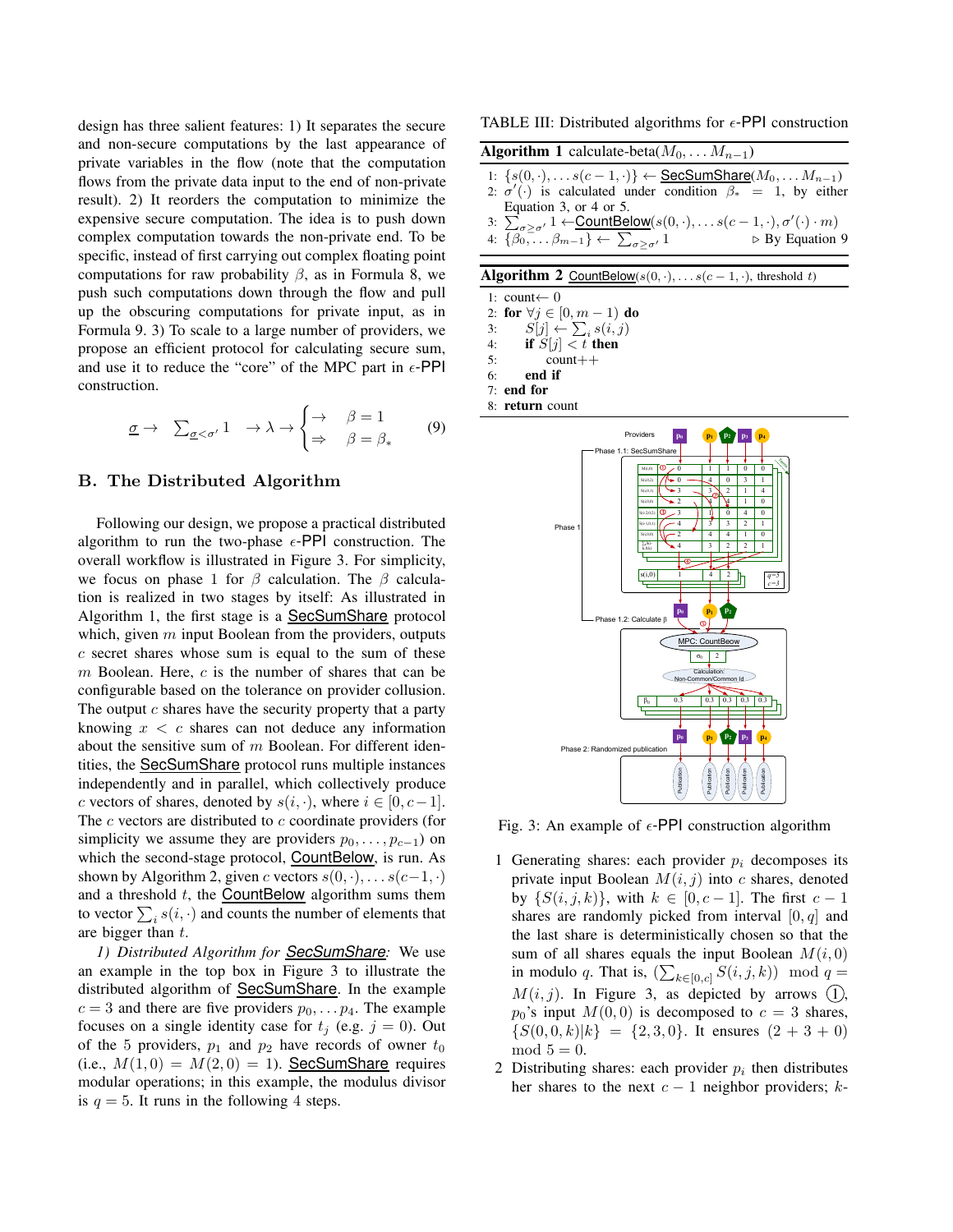th shares  $S(i, j, k)$  will be sent out to k-th successor of provider  $p_i$ , that is,  $p_{(i+k) \mod m}$ . As shown by arrows  $(2)$  in Figure 3,  $p_0$  keeps the first share 2 locally, sends her second share 3 to her successor  $p_1$ and the third share 0 to 2-hop successor  $p_2$ .

- 3 Summing shares: each provider then sums up all shares she has received in the previous step to obtain the *super-share*. In Figure 3, after the step of share distribution, provider  $p_0$  receives 3 from  $p_3$ , 4 from  $p_4$  and 2 from herself. As depicted by arrows  $(3)$ , the super-share is calculated to be  $3+4+2 \mod 5 = 4$ .
- 4 Aggregating super-shares: each provider sends her super-share to a set of  $c$  coordinators. These coordinators receiving super-shares then sum the received shares up and output the summed vector  $s(i, \cdot)$  to the next-stage CountBelow protocol. In Figure 3, provider  $p_0, p_1, p_2$  are chosen as coordinators and arrow  $(4)$  shows that the sum of super-shares on provider  $p_0$  is  $s(0, 0) = (4 + 2) \mod 5 = 1$ . The sum of all the values on coordinators should be equal to the number of total appearances of identity  $t_0$ . That is,  $1 + 4 + 2 \mod 5 = 2$ . Note two providers have identity  $t_0$ . This total appearance number or identity frequency may be sensitive (in the case of common identity) and can not be disclosed immediately, which is why we need the second stage protocol, CountBelow.

*2) Implementation of CountBelow computation:* The secure computation of CountBelow (in Algorithm 2) is implemented by using a generic MPC protocol. Each party corresponds to a coordinate provider in the  $\epsilon$ -PPI system. Specifically, we choose a Boolean-circuit based MPC protocol FairplayMP [13] for implementation. The reason is that compared to an arithmetic-circuit based protocol, it lends itself to the computation of comparison required in Algorithm 2 (i.e., in Line 4). In particular for  $c = 2$ , the computation in CountBelow essentially boils down to a comparison operation (i.e.,  $s(0, i) > t - s(1, i)$ ), and the problem is reduced to a Millionaire problem [19]. The distributed algorithm to carry out MPC (and thus our MPCbased CountBelow computation) can be found in [12], [13]. Since Algorithm 2 is implemented by expensive MPC it normally becomes the bottleneck of the system; in practice,  $c \ll m$  and thus the network can scale to large number of providers  $m$  while the MPC is still limited to small subset of the network.

# C. Privacy Analysis of Constructing  $\epsilon$ -PPI

We analyze the privacy preservation of  $\epsilon$ -PPI construction process. We mainly consider a semi-honest model, which is consistent with the existing MPC work [13]. The privacy analysis is conducted from three aspects:

1) The privacy guarantee of SecSumShare protocol. It guarantees: 1.1) (2 $c - 3$ )-secrecy of input privacy [9]: With less than  $c$  providers in collusion, none of any private input can be learned by providers other than its owner. 1.2) c-secrecy of output privacy: the private sum can only be reconstructed when all  $c$  shares are used. With less than  $c$  shares, one can learn nothing regarding the private sum. The output privacy is formally presented in Theorem 4.1 with proof in Appendix A-B. 2) The security and privacy of CountBelow relies on that of the MPC used in implementation. The generic MPC technique can provide information confidentiality against colluding providers on  $c$  participating parties [13]. 3) The final output  $\beta$  does not carry any private information, and is safe to be released to the (potentially untrusted) providers for randomized publication.

*Theorem 4.1:* The SecSumShare's output is a  $(c, c)$  secret sharing scheme. Specifically, for an owner  $t_j$ , SecSumShare protocol outputs  $c$  shares,  $\{s(i, j)|\forall i \in [0, c-1]\}$ , whose sum is the secret  $v_i$ . The c shares have the following properties.

- *Recoverability:* Given *c* output shares, the secret value  $v_j$  (i.e. the sum) can be easily reconstructed.
- *Secrecy*: Given any  $c 1$  or fewer output shares, one can learn nothing about the secret value, in the sense that the conditional distribution given the known shares is the same as the prior distribution,

 $\forall x \in \mathbb{Z}_q, Pr(v_i = x) = Pr(v_i = x | V \subset \{s(i, j)\})$ 

where V is any proper subset of  $\{s(i, j)\}.$ 

# V. Experiments

To evaluate the proposed  $\epsilon$ -PPI, we have done two set of experiments: The first set, with simulation-based experiments, evaluates how effective the  $\epsilon$ -PPI can be in terms of delivering quantitative privacy protection, and the second set evaluates the performance of our index construction protocol. For realistic performance study, we have implemented a functioning prototype for  $\epsilon$ -PPI construction.

## A. Effectiveness of Privacy Preservation

*Experimental setup:* To simulate the information provider network, we used a distributed document dataset [20] of 2, 500−25, 000 small digital libraries, each of which simulates a provider in our problem setting. To be specific, this dataset defines a "collection" table, which maintains the mapping from the documents to collections. The documents are further derived from NIST's publicly available TREC-WT10g dataset [21]. To adapt to our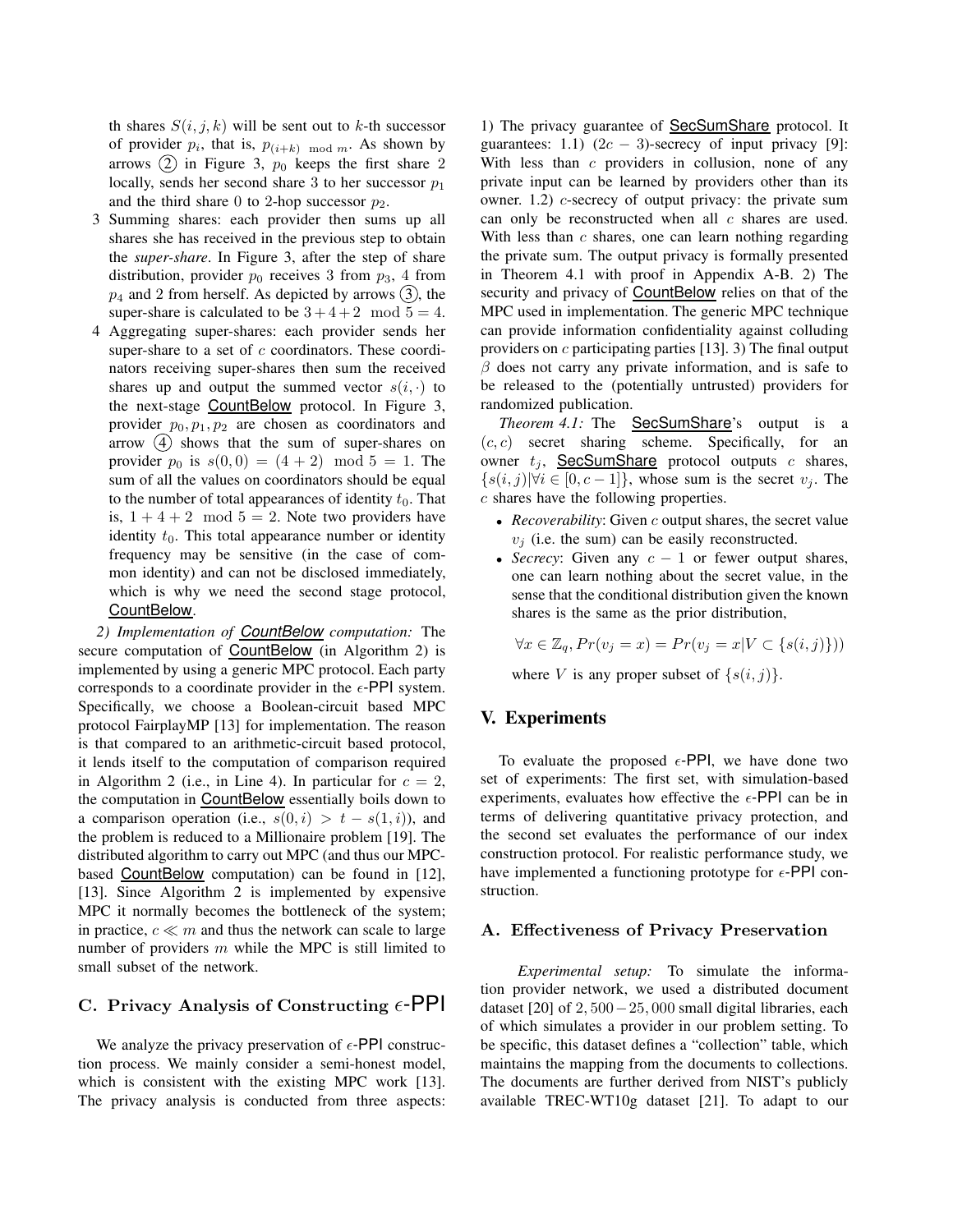problem setting, each collection is treated as a provider and the source web URLs (as defined in TREC-WT10g dataset) of the documents are treated as owner's identity. If not otherwise specified, we use no more than 10, 000 providers in the experiments. Using the collection table, it also allows us to emulate the membership matrix M. The dataset does not have a privacy metric for the query phrase. In our experiment, we randomly generate the privacy degree  $\epsilon$  in the domain [0, 1]. We use a metric, success ratio, to measure the effectiveness. The success rate is the percentage of identities whose false positive rates in the constructed PPI are no smaller than the desired rate  $\epsilon_i$ . Due to space limit, the experiment results of different  $\beta$ calculation policies can be found in Appendix C-A.

*1)*  $\epsilon$ -PPI versus Existing Grouping-based PPI's: The experiments compare the  $\epsilon$ -PPI with existing PPI's. The existing PPI's [7], [8], [9] are based on a grouping abstraction; providers are organized into disjoint privacy groups so that different providers from the same group are indistinguishable from the searchers. By contrast,  $\epsilon$ -PPI does not utilize grouping technique and is referred to in this section as a non-grouping approach. In the experiment, we measure the success rate of privacy preservation and search performance. Grouping PPI's are tested under different group sizes. Given a network of fixed providers, we use the group number to change average group size. We test grouping PPI with the Chernoff bound-based and the incremented expectation-based policy under the default setting. The expected false positive rate is configured at 0.8, and the number of providers is 10, 000. We uniformly sample 20 times and report the average results.

Results are illustrated in Figure 4. Non-grouping PPI generally performs much better and is more stable than the grouping approach in terms of success ratio. With proper configuration (e.g.  $\Delta = 0.01$  for incremental expectationbased policy and  $\gamma = 0.9$  for Chernoff policy), the nongrouping  $\epsilon$ -PPI always achieves near-1.0 success ratio. By contrast, the grouping PPI's display instability in their success ratio. For example, as shown by the "Grouping (#groups 2000)" series in Figure 4a, the success rate fluctuates between 0.0 and 1.0, which renders it difficult to provide a guarantee to the system and owners. The reason is that with 2000 groups, sample space in each group is too small (i.e., with 50 providers) to hold a stable result for success ratio. When varying  $\epsilon$ , similar behavior is shown in Figure 4b; the success rate of grouping PPI's quickly degrades to 0, leading to unacceptable privacy quality. This is due to the owner agnostic design in grouping PPI. This set of experiments shows that the privacy degree of nongrouping PPI's can be effectively tuned in practice, implying the ease of configuration and more control exposed to applications.



Fig. 4: Comparing non-grouping and grouping

## B. Performance of Index Construction



 $(a)$  Execution time single identity (b) Circuit size with single (c) Scale up identity numidentity ber

#### Fig. 5: Performance of index construction protocol

*Experimental setup:* We evaluate the performance of our distributed  $\epsilon$ -PPI construction protocol. Towards that, we have implemented a functioning prototype. The CountBelow is implemented by using an MPC software, FairplayMP [13], which is based on Boolean circuits. The implemented CountBelow protocol is written in SFDL, a secure function definition language exposed by FairplayMP, and is compiled by the FairplayMP runtime to Java code, which embodies the generated circuit for secure computation. We implement the SecSumShare protocol in Java. In particular, we use a third-party library Netty [22] for network communication and Google's protocol buffer [23] for object serialization. We conduct experiments on a number of machines in Emulab [24], [25], each equipped with a 2.4 GHz 64-bit Quad Core Xeon processor and 12 GB RAM. In the experiments, the number of machines tested is varied from 3 to 9 (due to limited resource at hand). For each experiment, the protocol is compiled to and run on the same number of parties. Each party is mapped to one dedicated physical machine. The experiment uses a configuration of  $c = 3$ .

To justify the standpoint of our design that MPC is expensive, we compare our reduced-MPC approach as in the  $\epsilon$ -PPI construction protocol against a pure MPC approach. The pure MPC approach does not make use of SecSumShare protocol to reduce the number of parties involved in the generic MPC part and directly accepts inputs from the  $m$  providers. The metric used in the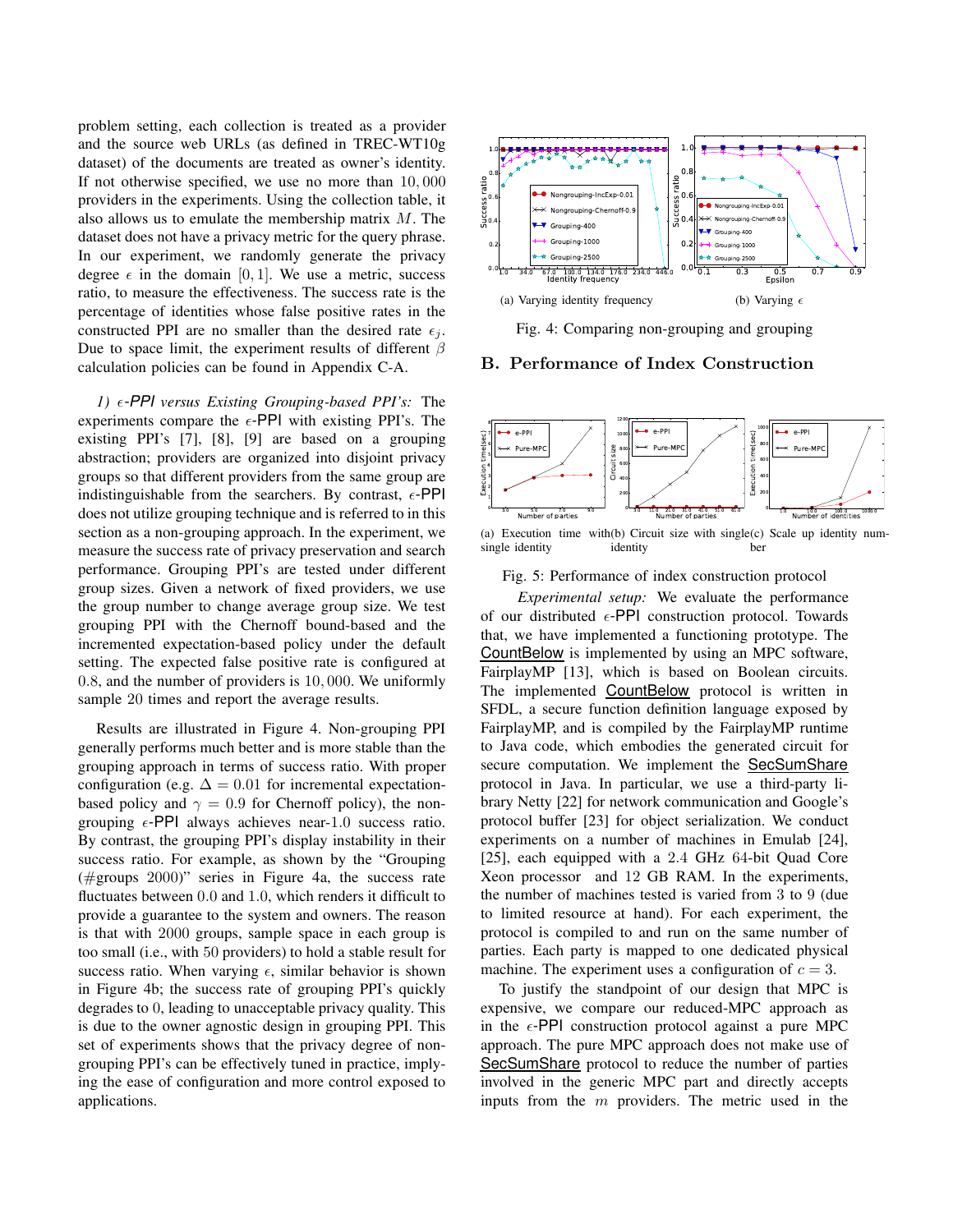experiment is the start-to-end execution time, which is the time duration from when the protocol starts to run to when the last machine reports to finish. The result is shown as in Figure 5a. It can be seen that the pure MPC approach generally incurs longer execution time than our reduced-MPC approach (used in  $\epsilon$ -PPI construction): As the information network grows large, while the execution time of pure MPC approach increases super-linearly, that of reduced-MPC approach increases slowly. This difference is due to the fact that the MPC computation in our reduced-MPC approach is fixed to  $c$  parties and does not change as the number of providers  $m$  grows. And the parallel SecSumShare in reduced-MPC approach is scalable in  $m$  as well, since each party runs in constant rounds, and each round sends a constant number (at most  $c - 1$ ) of messages to its neighbors. For scaling with more parties, we use the metric of circuit size, which is the size of the compiled MPC program. As a valid metric, the circuit size determines the execution time<sup>5</sup> in real runs. By this means, we can show the scalability result of up to 60 parties as in Figure 5b. Similar performance improvement can be observed except that the circuit size grows linearly with number of parties involved. Finally, we also study the scalability from running the protocol with multiple identities in a three-party network. The result in Figure 5c shows that  $\epsilon$ -PPI construction grows with the number of identities at a much slower rate than that of the pure MPC approach.

# VI. Related Work

This section surveys related work on indexing support on untrusted servers. We focus on information confidentiality or privacy on secure index design, and do not survey the issues of integrity and authenticity.

*Non-encryption based privacy preserving index:* PPI is designed to index access controlled contents scattered across multiple content providers. While being stored on an untrusted server, PPI aims at preserving the content privacy of all participant providers. Inspired by the privacy definition of k-anonymity [26], existing PPI work [7], [8], [9] follows the *grouping-based* approach; it organizes providers into disjoint privacy groups, such that providers from the same group are indistinguishable to the searchers. To construct such indexes, many existing approaches [7], [8], [27] assume providers are willing to disclose their private local indexes, an unrealistic assumption when there is a lack of mutual trust between providers. SS-PPI [9] is proposed with resistance against colluding attacks. While

most existing grouping PPI's utilize a randomized approach to form groups, its weakness is studied in SS-PPI but without a viable solution. Though the group size can be used to configure grouping-based PPI's, it lacks per-owner concerns and quantitative privacy guarantees. Moreover, organizing providers in groups usually leads to query broadcasting (e.g, with positive providers scattered in all groups), rendering search performance inefficient. By contrast,  $\epsilon$ -PPI is a brand new PPI abstraction without grouping (i.e. non-grouping PPI as mentioned before), which provides quantitative privacy control on a per-owner basis.

*Secure index and search-able encryption:* Building searchable indexes over encrypted data has been widely studied in the context of both symmetric key cryptography [28] and public key cryptography [29], [30], [31]. In this architecture, content providers build their local indices and encrypt all the data and indices before submitting them to the untrusted server. During query time, the searcher first gets authenticated and authorized by the corresponding content provider; the searcher then contacts the untrusted server and searches against the encrypted index. This system architecture makes the assumption that a searcher already knows which provider possesses the data of her interest, which is unrealistic in the PPI scenario. Besides, unlike the encryption-based system, performance is a motivating factor behind the design of our PPI, by making no use of encryption during the query serving time.

# VII. Conclusion

In this paper, we propose  $\epsilon$ -PPI for quantitative privacy control in information networks. The privacy of our  $\epsilon$ -PPI can be controlled by each individual in a quantitative fashion. We identify a vulnerability of generic PPI on protecting common owner identities and address this vulnerability in our  $\epsilon$ -PPI design by proposing an identity mixing technique. We have implemented the index construction protocol without any trusted party and applied a performance-optimization design that minimizes the amount of secure computation. We have built a generic privacy threat model and performed security analysis which shows the advantages of  $\epsilon$ -PPI over other PPI system in terms of privacy preservation quality.

## References

- [1] "Nhin: http://www.hhs.gov/healthit/healthnetwork."
- [2] "Nhin connect, http://www.connectopensource.org/."
- [3] "Hippa, http://www.cms.hhs.gov/hipaageninfo/."
- [4] "Studip, http://www.studip.de/."
- [5] "Swiki, http://en.wikipedia.org/wiki/swiki."
- [6] "Ferpa, http://www2.ed.gov/ferpa."

<sup>5</sup>Regarding the detailed definition of circuit size and the exact correlation between circuit size and execution time, it can be found in FairplayMP [13].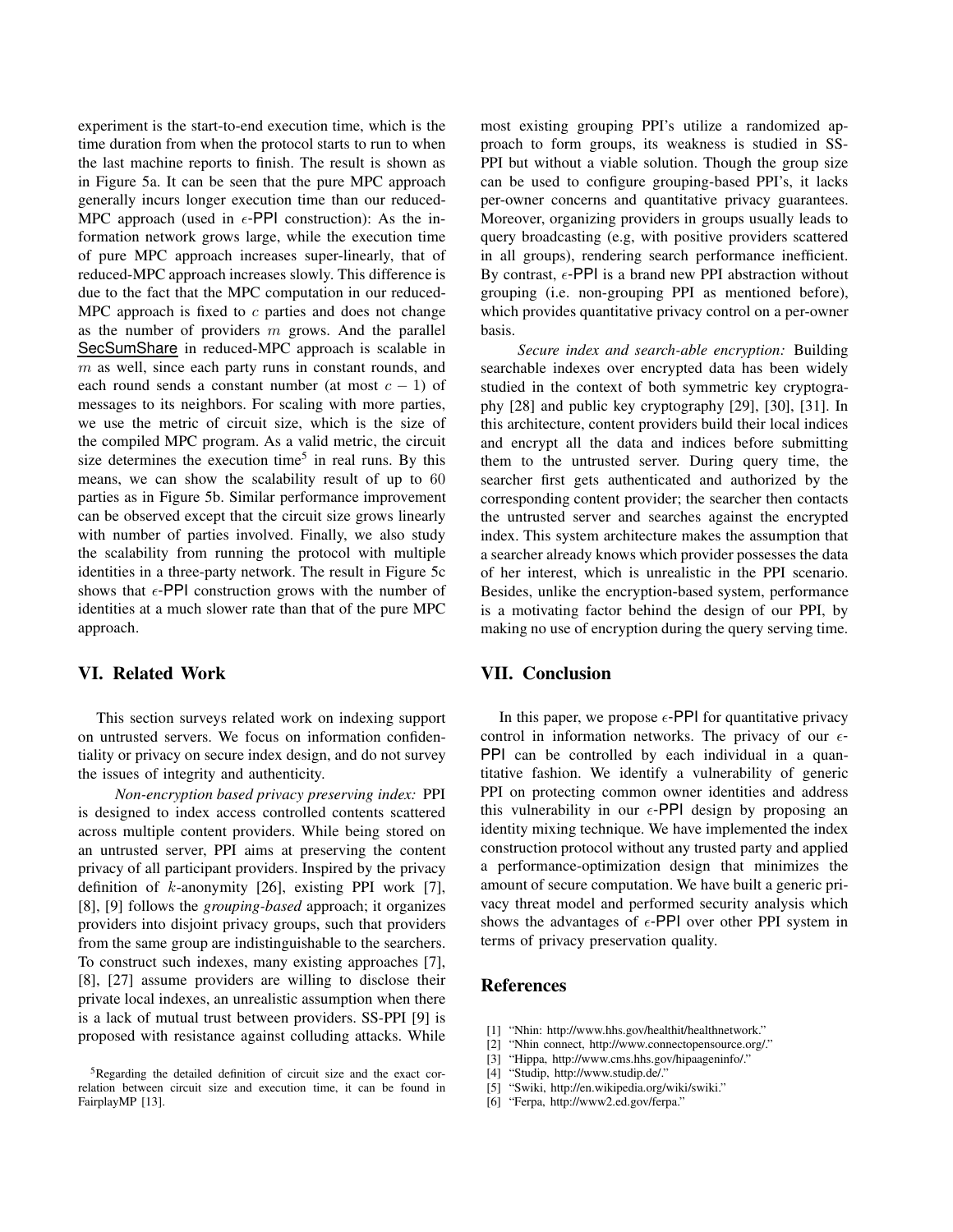- [7] M. Bawa, R. J. B. Jr., and R. Agrawal, "Privacy-preserving indexing of documents on the network," in *VLDB*, 2003, pp. 922–933.
- [8] M. Bawa, R. J. Bayardo, Jr, R. Agrawal, and J. Vaidya, "Privacypreserving indexing of documents on the network," *The VLDB Journal*, vol. 18, no. 4, 2009.
- [9] Y. Tang, T. Wang, and L. Liu, "Privacy preserving indexing for ehealth information networks," in *CIKM*, 2011, pp. 905–914.
- [10] S. Zerr, E. Demidova, D. Olmedilla, W. Nejdl, M. Winslett, and S. Mitra, "Zerber: r-confidential indexing for distributed documents," in *EDBT*, 2008, pp. 287–298.
- [11] "Prism, http://en.wikipedia.org/wiki/prism\_(surveillance\_program)."
- [12] D. Malkhi, N. Nisan, B. Pinkas, and Y. Sella, "Fairplay secure two-party computation system," in *USENIX Security Symposium*, 2004, pp. 287–302.
- [13] A. Ben-David, N. Nisan, and B. Pinkas, "Fairplaymp: a system for secure multi-party computation," in *ACM Conference on Computer and Communications Security*, 2008, pp. 257–266.
- [14] W. Henecka, S. Kögl, A.-R. Sadeghi, T. Schneider, and I. Wehrenberg, "Tasty: tool for automating secure two-party computations," in *ACM CCS*, 2010, pp. 451–462.
- [15] I. Damgård, M. Geisler, M. Krøigaard, and J. B. Nielsen, "Asynchronous multiparty computation: Theory and implementation," in *Public Key Cryptography*, 2009, pp. 160–179.
- [16] A. Narayan and A. Haeberlen, "DJoin: differentially private join queries over distributed databases," in *OSDI*, Oct. 2012.
- [17] M. Wright, M. Adler, B. N. Levine, and C. Shields, "An analysis of the degradation of anonymous protocols," in *NDSS*, 2002.
- [18] Y. Tang and L. Liu, "Searching information networks with quantitative privacy guarantee," *Gerogia Tech Technical Report 2012, http://www.cc.gatech.edu/˜ytang36/docs/techreport-12.pdf*.
- [19] A. C.-C. Yao, "Protocols for secure computations (extended abstract)," in *FOCS*, 1982, pp. 160–164.
- [20] J. Lu and J. P. Callan, "Content-based retrieval in hybrid peer-topeer networks," in *CIKM*, 2003, pp. 199–206.
- [21] D. Hawking, "Overview of the trec-9 web track," in *TREC*, 2000.
- [22] "Netty: http://netty.io."
- [23] "Protobuf: http://code.google.com/p/protobuf/."
- [24] "http://www.emulab.net/."
- [25] B. White, J. Lepreau, L. Stoller, R. Ricci, S. Guruprasad, M. Newbold, M. Hibler, C. Barb, and A. Joglekar, "An integrated experimental environment for distributed systems and networks," in *OSDI*, 2002.
- [26] L. Sweeney, "k-anonymity: A model for protecting privacy," *International Journal of Uncertainty, Fuzziness and Knowledge-Based Systems*, vol. 10, no. 5, pp. 557–570, 2002.
- [27] M. Bawa, R. J. B. Jr., S. Rajagopalan, and E. J. Shekita, "Make it fresh, make it quick: searching a network of personal webservers," in *WWW*, 2003, pp. 577–586.
- [28] D. X. Song, D. Wagner, and A. Perrig, "Practical techniques for searches on encrypted data," in *IEEE SSP*, 2000, pp. 44–55.
- [29] C. Wang, N. Cao, J. Li, K. Ren, and W. Lou, "Secure ranked keyword search over encrypted cloud data," in *ICDCS*, 2010, pp. 253–262.
- [30] M. Li, S. Yu, N. Cao, and W. Lou, "Authorized private keyword search over encrypted data in cloud computing," in *ICDCS*, 2011, pp. 383–392.
- [31] N. Cao, C. Wang, M. Li, K. Ren, and W. Lou, "Privacy-preserving multi-keyword ranked search over encrypted cloud data," in *INFO-COM*. IEEE, 2011, pp. 829–837.
- [32] M. Mitzenmacher and E. Upfal, *Probability and computing randomized algorithms and probabilistic analysis*. Cambridge University Press, 2005.

# Appendix A Proof of theorems

#### A. Proof of Theorem 3.1

*Proof:* We model the problem as Bernoulli trials and prove the theorem by applying Chernoff bound. For a term  $t_i$ , the total number of false positive providers is modeled as sum of  $T = m(1 - \sigma_i)$  Bernoulli trials, because there are  $m(1 - \sigma_j)$  negative providers for term  $t_j$  and each negative provider independently and randomly publishes its own bit, a process that can be modeled as a single Bernoulli trials. In the trial, when the negative provider becomes a false positive (i.e.,  $0 \rightarrow 1$ ) which occurs at probability  $\beta(t_i)$ , the Bernoulli random variable, denoted by  $X$ , takes on value 1. Otherwise, it takes the value 0. Let  $E(X)$  be the expectation of variable X, which in our case is,

$$
E(X) = m(1 - \sigma_j) \cdot \beta(t_j)
$$
 (10)

We can apply the Chernoff bound for the sum of Bernoulli trials,  $Pr(X \leq (1 - \delta)E(X)) \leq e^{-\delta^2 E(X)/2}$  [32], where  $\delta > 0$  is any positive number. For term  $t_i$ , the expected success rate, denoted by  $p_p(t_j)$ , is equal to the probability of a publication success, that is,  $p_p(t_j) = Pr(f p_j > \epsilon_j)$ . Note  $fp_j = \frac{X}{X + \sigma_j \cdot m}$ , we have,

$$
p_p(t_j) = 1 - Pr(fp_j \le \epsilon_j)
$$
  
= 1 - Pr(X \le m \frac{\sigma\_j}{\epsilon\_j^{-1} - 1})  

$$
\ge 1 - e^{-\delta_j^2 m (1 - \sigma_j)\beta(t_j)/2}
$$
 (11)

In here,  $\delta_j = 1 - \frac{1}{(\epsilon_j^{-1} - 1)(\sigma_j^{-1} - 1)} \cdot \frac{1}{\beta(t_j)} = 1 - \frac{\beta_b(t_j)}{\beta(t_j)}$  $\frac{\partial b(t_j)}{\beta(t_j)}$ . Recall that  $\gamma$  is the required minimal success rate. If we can have

$$
1 - e^{-\delta_j^2 m (1 - \sigma_j)\beta(t_j)/2} \ge \gamma \tag{12}
$$

for all indexed terms, then  $\forall j, p_p(t_j) \geq \gamma$ . This means in the case of large number of terms, the percentage of successfully published terms or  $p_p$  is expected to be larger than or equal to  $\gamma$ , i.e.,  $p_p \geq \gamma$ , which is the proposition. Hence, by plugging  $\delta_j$  in Equation 12, we can derive,

$$
(\beta_c(t_j))^2 - 2\left(\beta_b(t_j) + \frac{\ln \frac{1}{1-\gamma}}{(1-\sigma_j)m}\right)\beta_c(t_j) + (\beta_b(t_j))^2 \ge 0
$$

Note  $\frac{\ln \frac{1}{1-\gamma}}{(1-\sigma_j)m} = G_j$ , and  $\beta_c(t_j)$  should be bigger than  $\beta_b(t_j)$  since success ratio is larger than 50%. Solving the inequality and taking only the solution that satisfies  $\beta_c(t_i) > \beta_b(t_i)$ , we have,

$$
\beta_c(t_j) \ge \beta_b(t_j) + G_j + \sqrt{G_j^2 + 2\beta_b(t_j)G_j}
$$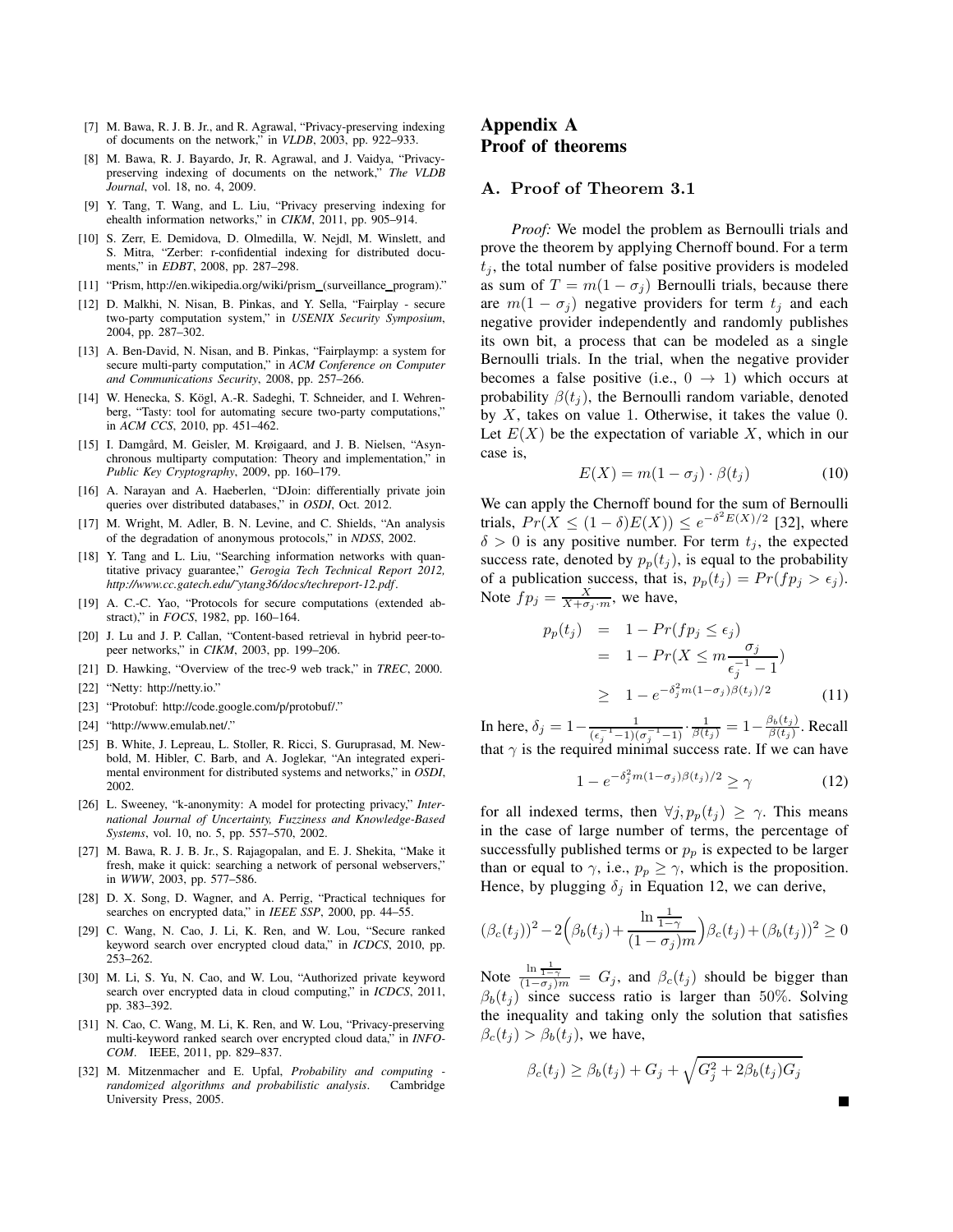## B. Proof of Theorem 4.1

*Proof:* Recoverability can be trivially proved based on the fact that  $\sum_{\forall i \in [0, c-1]} s(i, j) = v_j$ .

To prove secrecy, we examine the process of generating super-shares  $s(i, j)$ . It is easy to see that the SecSumShare protocol uses a  $(c, c)$  secret sharing to split each private input  $M(i, j)$ . The generated c shares for each input value are distributed to  $c$  different output super-shares. For each private input  $M(i, j)$ , an output super share  $s(i, j)$  has included *one and only one* share from it. Therefore, when an adversary knows at most  $c - 1$  outputs, at least one share of each private input is still unknown to her. This leaves the value of any input completely undetermined to this adversary, thus the secret or the sum of input values completely undetermined. П

# Appendix B Analysis of Conventional PPIs

We analyze the privacy of existing PPI work and compare it with that of  $\epsilon$ -PPI. Here, we consider the primary attack and the common-term attack . Before that, we briefly introduce the construction protocol of existing PPI. To be consistent with terminology, we use term to refer to owner's identity in this section, for example, the common-identity attack is referred to as the common-term attack.

*Grouping PPI:* Inspired by k-anonymity [26], existing PPI work [7], [8], [9] constructs its index by using a grouping approach. The idea is to assign the providers into disjoint privacy groups, so that true positive providers are mixed with the false positives in the same group and are made indistinguishable. Then, a group reports binary value 1 on a term  $t_i$  as long as there is at least one provider in this group who possesses the term. For example, consider terms are distributed in a raw matrix  $M$  as in Figure 2. If providers  $p_2$  and  $p_3$  are assigned to the same group, say  $g_1$ , then in the published PPI group  $g_1$  would report to have term  $t_0$  and  $t_2$  but not  $t_1$ , because both  $p_2$  and  $p_3$  do not have term  $t_1$ .

*a) Privacy under primary attack:* To form privacy groups, existing PPIs randomly assign providers to groups. By this means, the false positive rate resulted in the PPI varies non-deterministically. Furthermore, grouping based approach is fundamentally difficult to achieve per-term privacy degree. Because different terms share the same group assignment, even if one can tune grouping strategy (instead of doing it randomly) to meet privacy requirement for one or few terms, it would be extremely hard, if not impossible, to meet the privacy requirement for thousands of terms. For primary attack, the privacy leakage depends on the false positive rate of row at term  $t_j$  in PPI  $M'$ .

This way, the grouping based PPI can at best provide a privacy level at NOGUARANTEE for primary attacks. Our experiments in Section V-A1 confirms our analysis as well.

*b) Privacy under common-term attack:* The grouping based PPI work may disclose the truthful term-toprovider distribution and thus the identity of common terms. We use a specific example to demonstrate this vulnerability.

Example In an extreme scenario, one common term is with 100% frequency and all other terms show up in only one provider. For group assignment, as long as there are more than two groups, the rare terms can only show up in one group. In this case, the only common term in  $M'$  is the true one in  $M$ , in spite of the grouping strategy. This allows the attacker to be able to identify the true common terms in  $M$  and mount an attack against it with  $100\%$ confidence.

Given information of term distribution, one can fully exploit the vulnerability to amount common-term attacks. And the privacy degree depends on availability of term distribution information. For certain existing PPI [9], it directly leaks the sensitive common term's frequency  $\sigma_i$  to providers during index construction, leading to a NOPROTECT privacy level. Other PPI work, which does not leak exact term distribution information, still suffers from data-dependent privacy protection, resulting in a NOGUARANTEE privacy level.

# Appendix C Extra Experiment Results

# A. Effectiveness of different β-calculation policies

We evaluate the effectiveness of three  $\beta$ -calculation policies with  $\epsilon$ -PPI, and the result shows the advantages of Chernoff bound-based policy in meeting desired privacy requirements. In the experiments, we have tested various parameter settings. We show representative results with the following values:  $\Delta = 0.02$  in incremented expectationbased policy and expected success rate  $\gamma = 0.9$  in the Chernoff bound based policy. The default false positive rate is set at  $\epsilon = 0.5$ . The experiment results are reported in Figure 6; we consider success rate as the metric. In Figure 6a, we vary identity frequency from near 0 to about 500 providers with the number of providers fixed at 10, 000, and in Figure 6b we vary the number of providers with the identity frequency held constant at 0.1. It can be seen from the results that while Chernoff bound-based policy (with  $\gamma = 0.9$ ) always achieves near-optimal success rate (i.e., close to 1.0), the other two policies fall short in certain situations; the expectation-based policy is not configurable